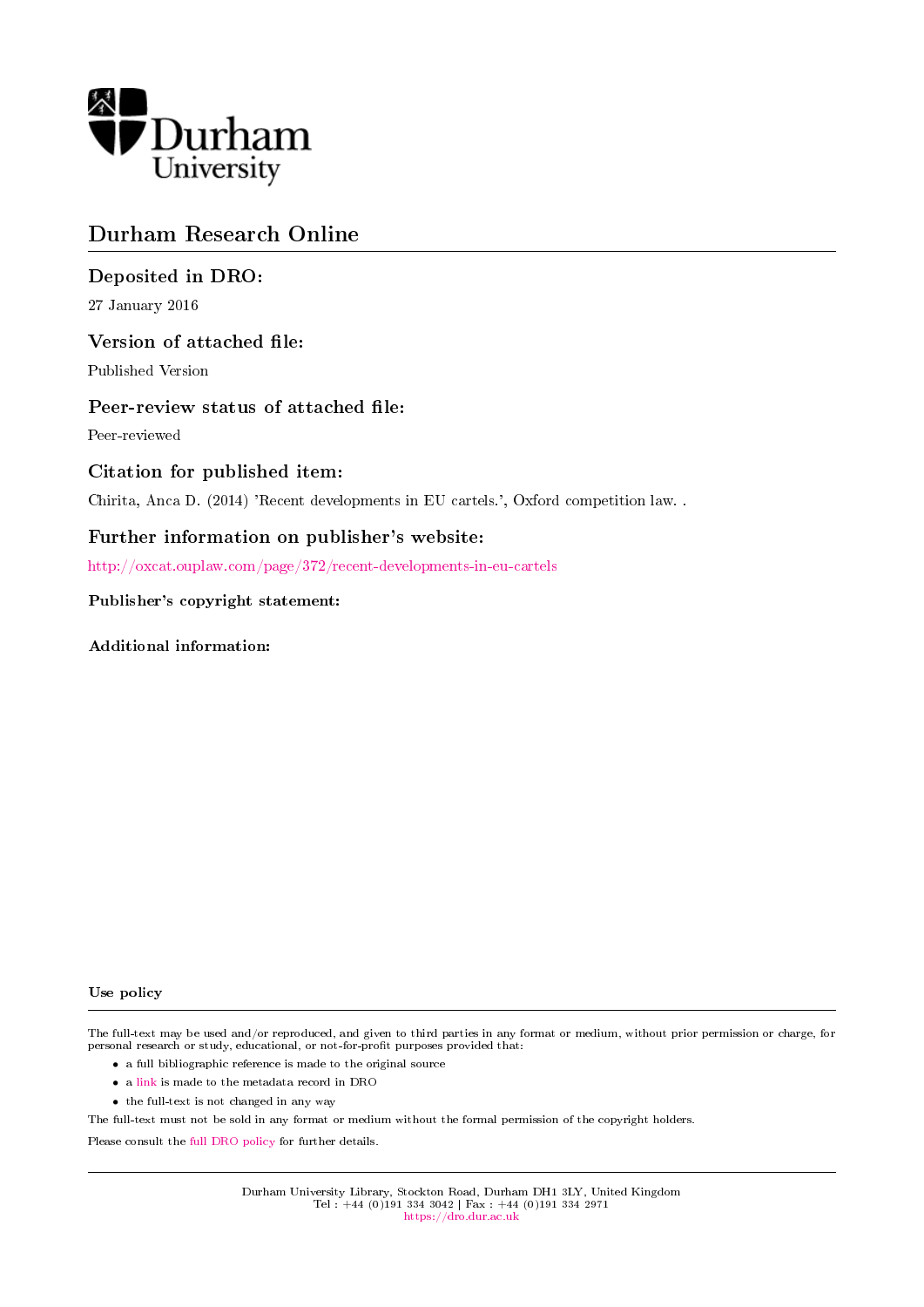# **Oxford Competition Law**

## **Recent developments in EU cartels**



An overview of some of the very recent industrial cartels that harm the welfare of intermediate consumers, previously on appeal before the ECJ, reveals the fantastic work done against evil cartels by the Directorate-General for Competition across various sectors of the economy ranging from electric cables (C-37/13 P, Nexans SA, Nexans France SAS v EC, 25 June 2014), industrial bags (C-243/12 P, FLS Plast A/S v EC, 19 June 2014; Case C-36/12, Armando Alvarez SA v EC, 22 May 2014; Case C-35/12 P, Plásticos Españoles SA (ASPLA) v EC, 22 May 2014), road pavement bitumen (C-612/12 P, Ballast Nedam NV v EC, 27 March 2014), bearings for cars and trucks (EC, Almunia's Speech/14/233, 19 March 2014), Calcium carbide and magnesium cartel (Case C-90/13 P, 1.garantovana s.a. v EC, 15 May 2014), high voltage power cables cartel (EC, IP/14/358, 2 April 2014), gas insulated switchgear (Joined Cases C-231/11 P to C-233/11 P, EC v Simemens AG Österreich, VA Tech Transmission & Distribution et al, Nuova Magrini Galileo SpA, 10 April 2014), heat stabilisers (Case T-30/10, Regens SpA v EC, 14 May 2014; Case T-181/10, Reagens SpA v EC, 20 March 2014), plastic industrial bags (Case C-238/12 P, FLSmidth & Co A/S v EC, 30 April 2014), zip fasteners (Opinion of AG Wathelet, Case C-408/12 P, YKK Corp., YKK Holding Europe BV, YKK Stocko Fasteners GmbH v EC, 12 February 2014), carbonless paper (Case C-414/12 P, Bolloré v EC, 8 May 2014) to liquid crystal display panels for TVs, notebooks and PC monitors (Case T-91/11, InnoLux Corp v EC, 27) February 2014). For previous cases before the General Court see chapter 8 of Faull & Nikpay: *The EU Law of Competition* (3rd ed).

In addition, the recent  $\epsilon_{138}$  million fine being imposed on producers of smart card chips (EC, IP/14/960, 3) September 2014) that are used in mobile telephone, such as SIM cards, bank and identity cards, and the interest rate derivatives cartel (Comp 39 961 – Yen Interest Rate Derivatives (YIRD) and Case 39914 – Euro Interest Rate Derivatives, decision not yet available, thus reported in the EC's Report on Competition Policy 2013, COM (2014) 249 FINAL, 6 May 2014) involving the forward rate agreements and credit default swaps etc. stand out as most welcome developments in the banking sector in the aftermath of the financial crisis. The €1.7 billion fine being imposed on eight banks for their involvement in the derivatives cartel is one of the best in years for the EU budget.

In sharp contrast, the European Commission's achievements in detecting cartels that harm the welfare of the final consumer remain relatively modest with the Bananas cartel (Case T-588/08, Dole Food Company, Inc,, Dole Germany OHG v EC, 14 March 2014), the North Sea shrimps cartel (COMP AT 39633 – Shrimps) and the canned mushrooms cartel (EC, IP/14/727, 25 June 2014).

In conclusion, one can say that only an insignificant percentage of the above EU cartels harm directly final